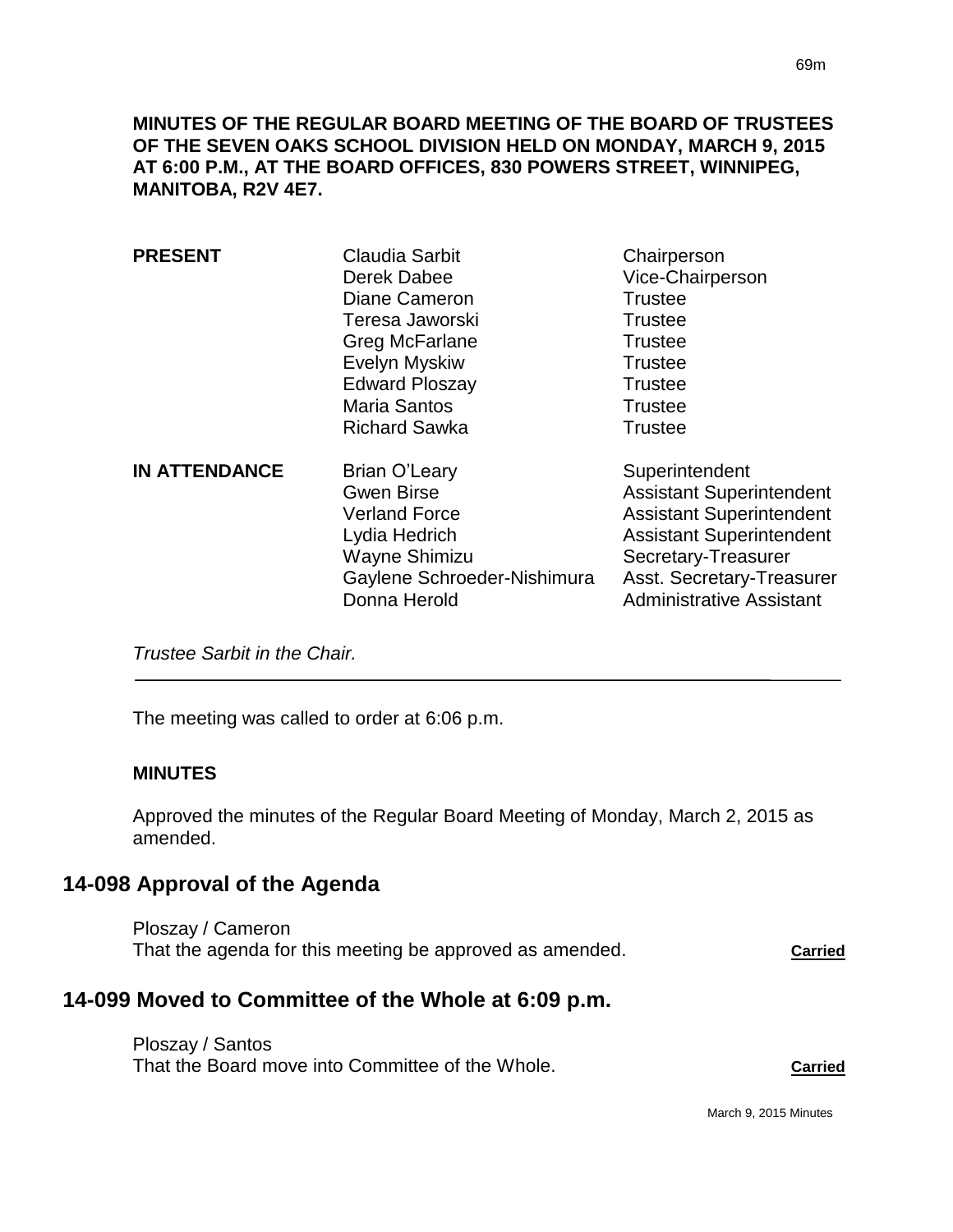*Trustee Dabee in the Chair.*

## **OFFICER'S REPORTS**

Trustee Jaworski reported on developments arising from EA7oaks collective bargaining.

## **SUPERINTENDENTS' PERSONNEL REPORT**

## **14-100 Superintendents' Personnel Report**

Myskiw / Santos That the Superintendents' Personnel Report be ratified. **Carried**

#### TEACHER APPOINTMENT

Chris Sargent was appointed to a full-time (1.00) Teacher General (Permanent) contract effective April 6, 2015.

### SUBSTITUTE TEACHER APPOINTMENT

Diane Thuot-MacDonald was appointed to a Substitute Teacher contract effective the 2014-2015 school year.

### **SUPERINTENDENTS' REPORT**

The following matters were received as information:

- **Personnel Matters.**
- Precinct E Update.
- **Upcoming Board Meetings.**
- 930 Jefferson Avenue.

# **14-101 930 Jefferson Avenue**

Myskiw / Jaworski

That the Board request the approval of the Public Schools Finance Board to enter into a lease agreement with the Canad Inns for the rental of space at 930 Jefferson Avenue for our Settlement Services Program. **Carried**

Trustee Jaworski commented on the recent power outages in West Kildonan/Garden City.

*Trustee Sarbit in the Chair*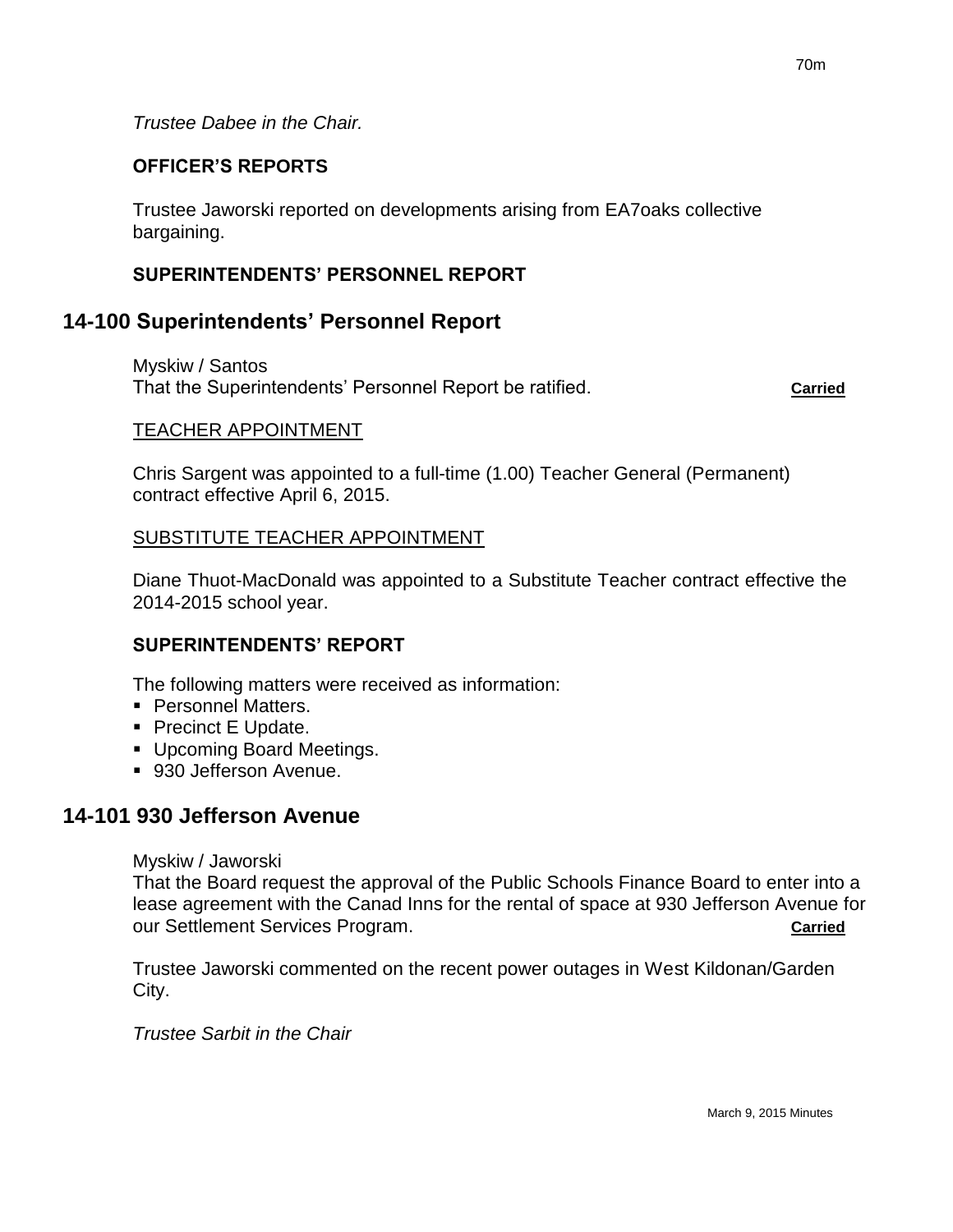## **SPECIAL ORDERS**

**7:00 p.m. Presentation: Adult Learning Centre / Settlement Services** Fran Taylor, Director; Jana McKee, Coordinator.

# **14-102 2015-2016 School Bus Tender**

Ploszay / Santos

That Maxim Truck and Trailer be awarded the tender for the provision of four (4) 65 passenger busses on the basis of low bid. **Carried**

## **14-103 2014-2015 Board Calendar**

Dabee / Santos

That the following changes be made to the 2014-2015 Board Calendar.

- Informal Board meeting on Monday, April 20, 2015 be cancelled.
- Regular Board meeting on Monday, April 27, 2015 be moved to Thursday, April 23, 2015. **Carried**

# **14-104 By-Law No. 1-2015**

#### Jaworski / McFarlane

That By-Law No. 1-2015 for the purpose of borrowing the sum of \$5,617,900.00 Dollars for the purpose of the new K-5 French Immersion École Rivière-Rouge (\$741,000.00), Maples Collegiate Roof Replacement Phase 1 (\$5,900.00), Victory School Stand Alone Childcare (\$111,600.00), Garden City Collegiate East Wing Exterior Wall Replacement (\$1,522,200.00), Garden City Collegiate Science Room Upgrade (\$6,500.00), new dual K-8 Amber Trails School (\$3,223,800.00), Two un-linked Portable Classrooms at West St. Paul School (\$400.00), Two un-linked Portable Classrooms at École Belmont School (\$400.00), and West St. Paul Elevator and Grooming Room (\$6,100.00) be given first reading. **Carried**

# **14-105 2015-2016 Budget**

Jaworski / Sawka

That the Board approve a 2015-2016 operating budget of \$132,206,803 and a capital budget of \$8,441,720 and submit it to the Public Schools Finance Board.

**Carried**

# **14-106 2015 Special Levy Funding**

Ploszay / Cameron

That the Board request the 2015 Special Levy funding from the municipalities as follows:

City of Winnipeg -  $$41,894,690$ 

Rural Municipality of West St. Paul - \$5,125,443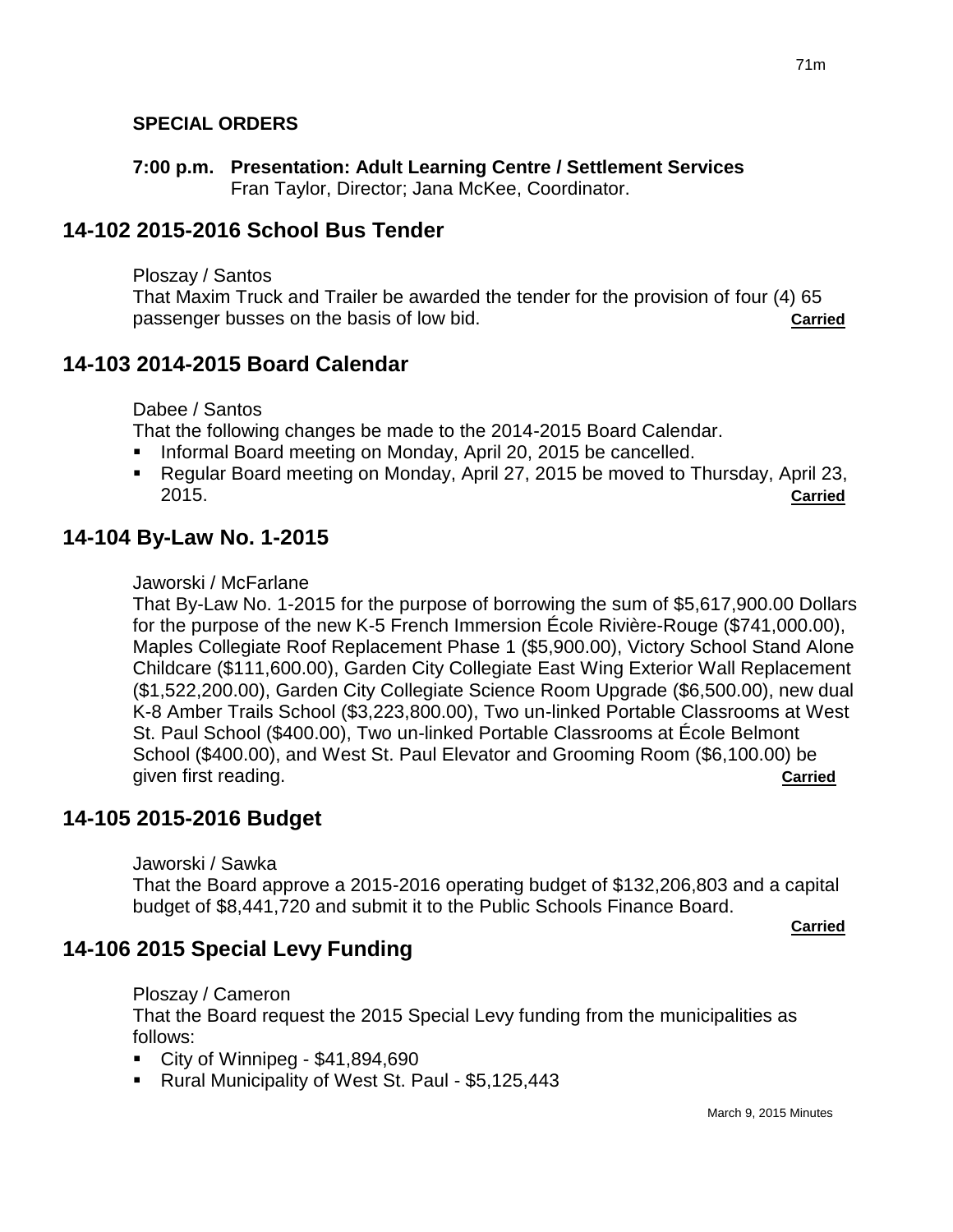Rural Municipality of St. Andrews - \$371,026 which totals \$47,391,159. **Carried**

# **14-107 2015-2016 School Calendar**

#### Jaworski / Sawka

That the Board approve the 2015-2016 school year calendar with September 8 and 9, 2015 being Orientation Days for Kindergarten to Grade 8 schools. **Carried**

## **CONSENT AGENDA**

# **14-108 Consent Agenda**

McFarlane / Myskiw That the Consent Agenda be approved. **Carried**

## Oksana Bondarchuk, President, Ukrainian Canadian Congress - Manitoba Provincial **Council**

That the Board direct administration to prepare a rental agreement for the Ukraine-Kyiv Pavilion for use of Maples City Collegiate from August 4, 2015 to August 17, 2015 for Folklorama 2015.

## **CORRESPONDENCE**

- Andrea Kehler, Executive Assistant, Manitoba School Boards Association. Acknowledgement of the nomination of Evelyn Myskiw, Director, Region 5.
- Child Nutrition Council of Manitoba. Stone Soup fundraiser, Wednesday, March 11, 11:30 am to 1:30 pm, Manitoba Hydro Place Lobby.
- **16th Annual Graduate Student Symposium.**
- Jamie Kozak, Principal Architect, Prairie Architects Inc. Amber Trails Change Orders No. 57 and 58.
- Claudia Sarbit, Chair, Board of Trustees, Seven Oaks School Division. Letter to Winnipeg School Division regarding wind chill readings and school bus cancellations.
- Keith Thomas, Risk Manager, Manitoba School Boards Association. Universal Student Accident Program.
- **Kathlyn McNabb, Secretary-Treasurer, Rolling River School Division. Ken** Cameron, Trustee from Rolling River School Division is running for MSBA president.
- Aileen Najduch & Jean-Vianney Auclair, Assistant Deputy Ministers, Manitoba Education. Career Development Incentive Grant.
- **The Times Article: Costs rising in Seven Oaks School Division.**